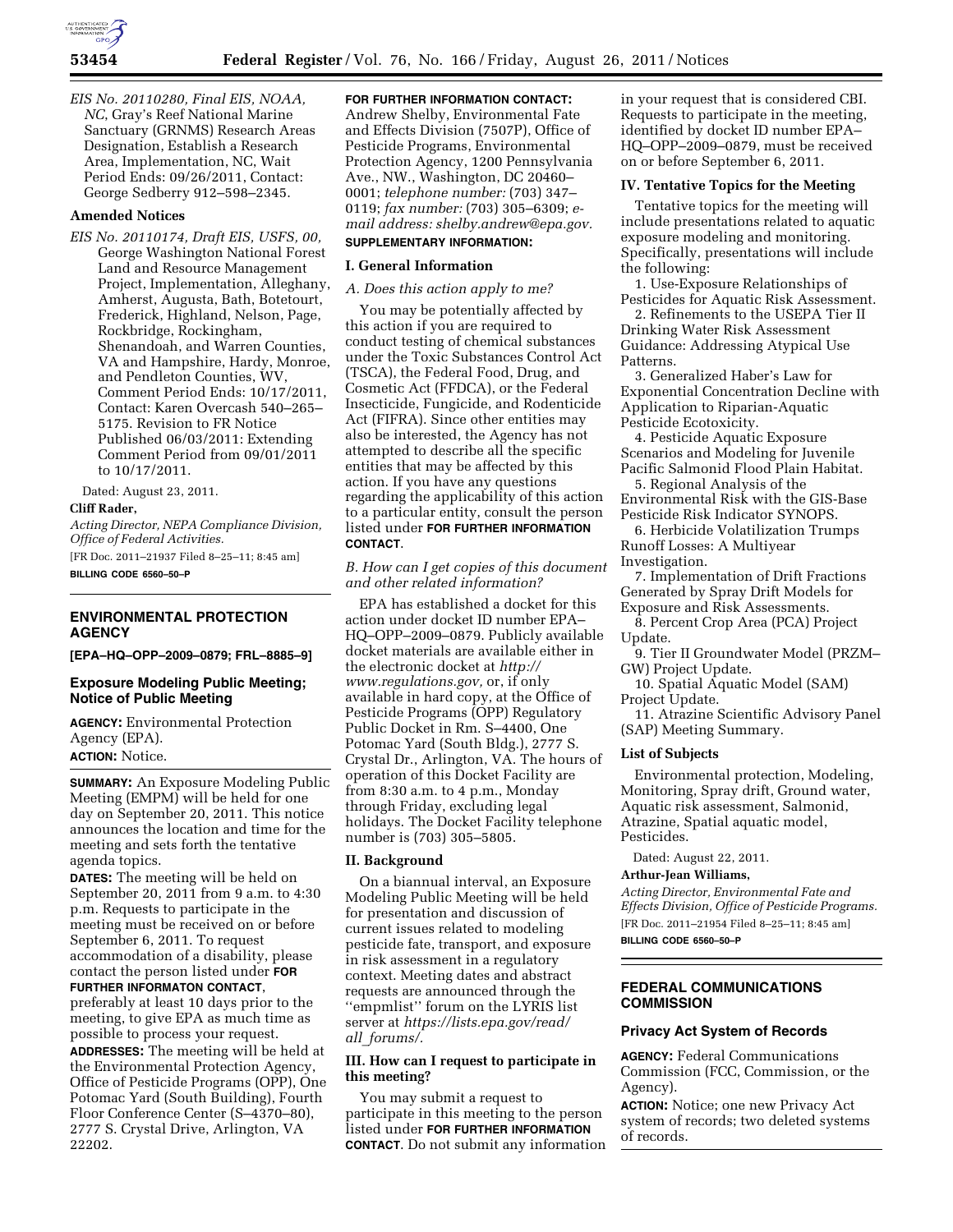**SUMMARY:** Pursuant to subsection (e)(4) of the *Privacy Act of 1974,* as amended (''Privacy Act''), 5 U.S.C. 552a, the FCC proposes to add one new, consolidated system of records, FCC/OIG–3, ''Investigative Files.'' FCC/OIG–3, ''Investigative Files'' will incorporate the information, *e.g.,* personally identifiable information (PII), presently covered by two OIG systems of records, FCC/OIG–1, ''Criminal Investigative Files,'' and FCC/OIG–2, ''General Investigative Files,'' and also add new and updated information that pertains to the mission and activities of the FCC's Office of Inspector General (OIG). Upon both the approval and deployment of FCC/OIG–3, the Commission will cancel FCC/OIG–1 and FCC/OIG–2. The purposes for adding this new system of records, FCC/OIG–3, ''Investigative Files,'' are for the OIG to use the records in this system of records to pursuant to the Inspector General Act of 1978, as amended, for the purposes of:

Conducting and documenting investigations initiated and/or referred by or to OIG or other investigative agencies regarding FCC programs and operations and reporting the results of investigations to other Federal agencies, other public authorities or professional organizations that have the authority to bring criminal prosecutions or civil or administrative actions, or to impose other disciplinary sanctions;

Documenting the outcome of OIG investigations;

Maintaining a record of the activities that were the subject of investigations;

Reporting investigative findings to the Commission management about problems and deficiencies in the FCC's programs and operations or to suggest corrective action in reference to identified irregularities, problems or deficiencies;

Maintaining a record of complaints and allegations received relative to FCC programs and operations and documenting the outcome of OIG reviews of those complaints and allegations;

Coordinating relationships with other Federal agencies, State and local governmental agencies, and nongovernmental entities in matters relating to the statutory responsibilities of the OIG; and

Acting as a repository and source for information necessary to fulfill the reporting requirements of the Inspector General Act of 1978, as amended.

The new system of records will consolidate the systems of records that the OIG currently uses to house all of its criminal and general investigative files with PII data in the various OIG

information systems in a single OIG investigative files system of records. **DATES:** In accordance with subsections (e)(4) and (e)(11) of the Privacy Act, any interested person may submit written comments concerning the proposed new system of records on or before September 26, 2011. The Office of Information and Regulatory Affairs (OIRA), Office of Management and Budget (OMB), which has oversight responsibility under the Privacy Act to review the system of records, and Congress may submit comments on or before October 5, 2011. The proposed new system of records will become effective on October 5, 2011 unless the FCC receives comments that require a contrary determination. The Commission will publish a document in the **Federal Register** notifying the public if any changes are necessary. As required by 5 U.S.C. 552a(r) of the Privacy Act, the FCC is submitting reports on this proposed new system to OMB and Congress.

**ADDRESSES:** Address comments to Leslie F. Smith, Privacy Analyst, Performance Evaluation and Records Management (PERM), Room 1–C216, Federal Communications Commission (FCC), 445 12th Street, SW., Washington, DC 20554, (202) 418–0217, or via the Internet at *[Leslie.Smith@fcc.gov.](mailto:Leslie.Smith@fcc.gov)* 

**FOR FURTHER INFORMATION CONTACT:**  Leslie F. Smith, Performance Evaluation and Records Management (PERM), Room 1–C216, Federal Communications Commission, 445 12th Street, SW., Washington, DC 20554, (202) 418–0217 or via the Internet at *[Leslie.Smith@fcc.gov.](mailto:Leslie.Smith@fcc.gov)* 

**SUPPLEMENTARY INFORMATION:** As required by the *Privacy Act of 1974,* as amended, 5 U.S.C. 552a(e)(4) and (e)(11), this document sets forth notice of this proposed new system of records maintained by the FCC. The FCC previously gave complete notice of the two systems of records, FCC/OIG–1, ''Criminal Investigative Files'' and FCC/ OIG–2, ''General Investigative Files,'' which it intends to cancel upon both the approval and deployment of FCC/OIG– 3, ''Investigative Files,'' as referenced under this Notice by publication in the **Federal Register** on April 5, 2006 (71 FR 17234, 17245 and 17246 respectively). This notice is a summary of the more detailed information about the proposed new system of records, which may be viewed at the location given above in the **ADDRESSES** section. The purposes for adding this new system of records, FCC/ OIG–3, ''Investigative Files,'' are for the FCC's Office of Inspector General (OIG) to use the records in FCC/OIG–3

pursuant to the Inspector General Act of 1978, as amended, for the purposes of:

1. Conducting and documenting investigations initiated and/or referred by or to the OIG or other investigative agencies regarding FCC programs and operations and reporting the results of investigations to other Federal agencies, other public authorities or professional organizations that have the authority to bring criminal prosecutions or civil or administrative actions, or to impose other disciplinary sanctions;

2. Documenting the outcome of OIG investigations;

3. Maintaining a record of the activities that were the subject of investigations;

4. Reporting investigative findings to the Commission management about problems and deficiencies in the FCC's programs and operations or to suggest corrective action in reference to identified irregularities, problems or deficiencies;

5. Maintaining a record of complaints and allegations received relative to FCC programs and operations and documenting the outcome of OIG reviews of those complaints and allegations;

6. Coordinating relationships with other Federal agencies, State and local governmental agencies, and nongovernmental entities in matters relating to the statutory responsibilities of the OIG; and

7. Acting as a repository and source for information necessary to fulfill the reporting requirements of the Inspector General Act of 1978, as amended.

The new system of records will consolidate the separate and independent systems of records that the OIG currently uses to house all of its criminal and civil investigative files with PII data in the various OIG information systems in a single OIG investigative files system of records.

This notice meets the requirement documenting the change to the systems of records that the FCC maintains, and provides the public, OMB, and Congress with an opportunity to comment.

### **FCC/OIG–3**

#### **SYSTEM NAME:**

Investigative Files.

### **SECURITY CLASSIFICATION:**

Sensitive, but not Classified.

#### **SYSTEM LOCATION:**

Office of Inspector General (OIG), Federal Communications Commission (FCC), 445 12th Street, SW., Washington, DC 20554.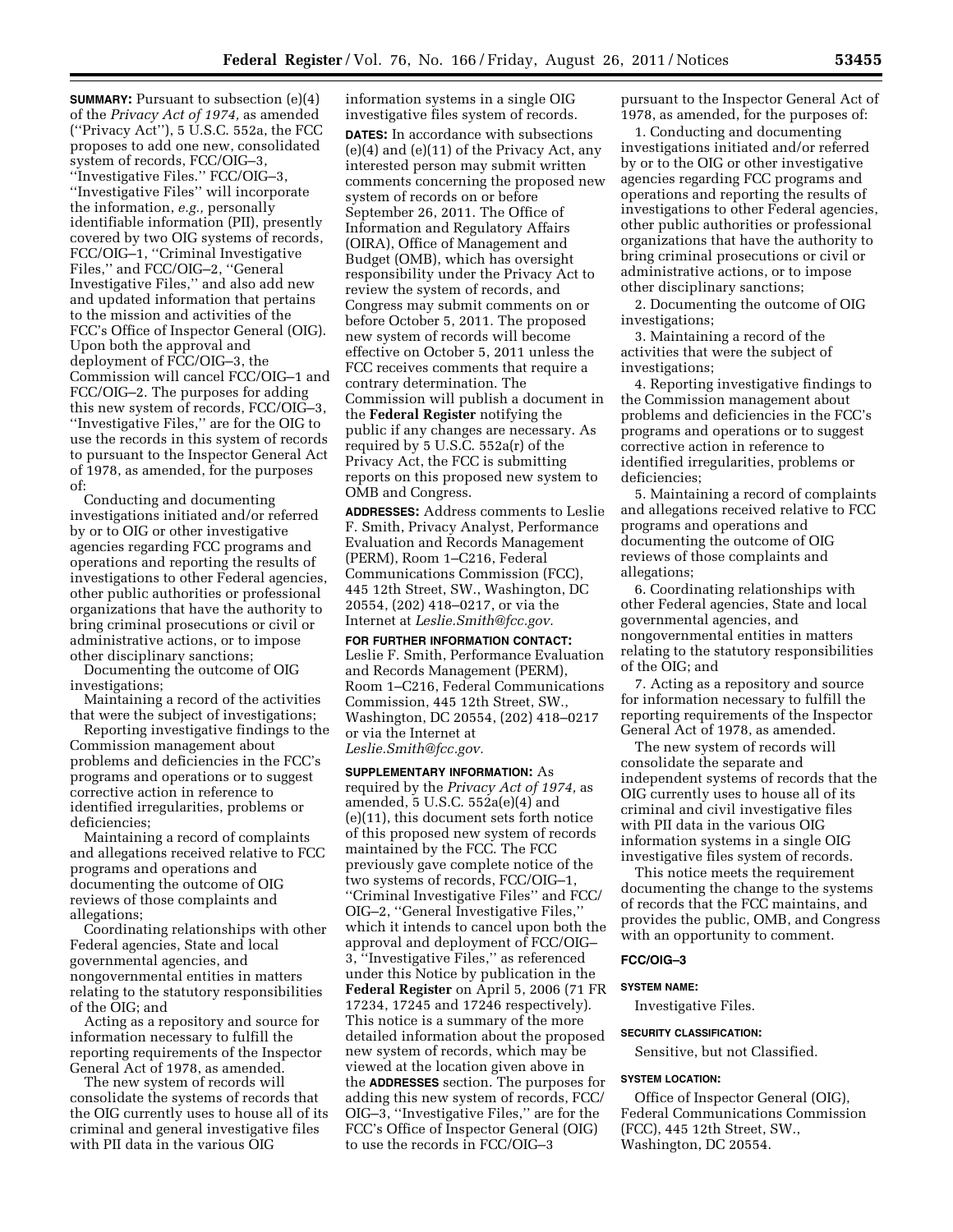### **CATEGORIES OF INDIVIDUALS COVERED BY THIS SYSTEM:**

Included in this system are records on:

1. Individuals who are or have been the subjects of investigations conducted by the OIG; and

2. Individuals who are: witnesses, complainants, informants, suspects, defendants, parties identified by the OIG or by other agencies, constituent units of the FCC and members of the general public in connection with the authorized functions of the OIG.

### **CATEGORIES OF RECORDS IN THE SYSTEM:**

The categories of records in this system include:

1. Files developed during investigations of known or alleged fraud, waste, and abuse, or other irregularities or violations of laws and regulations;

2. Files related to programs and operations administered or financed by the FCC, including contractors and others doing business with the FCC;

3. Files relating to FCC employees' hotline complaints and other miscellaneous complaints; and

4. Investigative reports and related documents, such as correspondence, notes, attachments, and working papers.

#### **AUTHORITY FOR MAINTENANCE OF THE SYSTEM:**

Inspector General Act of 1978, as amended.

#### **PURPOSE(S):**

Pursuant to the Inspector General Act of 1978, as amended, the system is maintained for the purposes of:

1. Conducting and documenting investigations initiated and/or referred by or to the OIG or other investigative agencies regarding FCC programs and operations and reporting the results of investigations to other Federal agencies, other public authorities or professional organizations that have the authority to bring criminal prosecutions or civil or administrative actions, or to impose other disciplinary sanctions;

2. Documenting the outcome of OIG investigations;

3. Maintaining a record of the activities that were the subject of investigations;

4. Reporting investigative findings to the Commission management about problems and deficiencies in the FCC's programs and operations or to suggest corrective action in reference to identified irregularities, problems or deficiencies;

5. Maintaining a record of complaints and allegations received relative to FCC programs and operations and documenting the outcome of OIG

reviews of those complaints and allegations;

6. Coordinating relationships with other Federal agencies, State and local governmental agencies, and nongovernmental entities in matters relating to the statutory responsibilities of the OIG; and

7. Acting as a repository and source for information necessary to fulfill the reporting requirements of the Inspector General Act of 1978, as amended.

#### **ROUTINE USES OF RECORDS MAINTAINED IN THE SYSTEM, INCLUDING CATEGORIES OF USERS AND THE PURPOSES OF SUCH USES:**

The OIG may disclose information contained in a record in this system of records under the routine uses listed in this system of records without the consent of the individual if the disclosure is compatible with the purposes for which the record was collected:

1. Law Enforcement and Investigation—The OIG may disclose information from this system of records to any Federal, State, local, Tribal, or foreign agency or other public authority or professional organization responsible for administering, enforcing, investigating, or prosecuting violations of administrative, civil, or criminal law or regulations if that information is relevant to any remedial, enforcement, regulatory, investigative, or prosecutorial responsibility of the receiving entity;

2. Disclosure to Public and Private Entities to Obtain Information Relevant to FCC Functions and Duties—The OIG may disclose information from this system to public or private sources to the extent necessary to obtain information from those sources relevant to an OIG investigation or inspection;

3. Adjudication and Litigation—The OIG may disclose a record from this system to the United States Department of Justice (DOJ), or other Federal, state, local or other authorities responsible for litigation or adjudication if relevant and necessary to litigation or adjudication and disclosure is compatible with the purpose for which the records were collected. The OIG may make such a disclosure in the event that the one of the following parties is involved in the litigation or adjudication or has an interest in the litigation:

(a) The FCC or any component or program of the FCC;

(b) Any employee or agent of the FCC in his or her official capacity;

(c) Any employee of the FCC in his or her individual capacity if the DOJ has agreed to represent the employee or in connection with a request for that representation; or

(d) The United States, if the OIG determines that the litigation or adjudication is likely to affect the FCC;

4. Disclosure to Contractors and Consultants—The OIG may disclose a record from this system to the employees of any entity or individual with whom or with which the FCC contracts for the purpose of performing any functions or analyses that facilitate or are relevant to an OIG investigation, audit, inspection, or other inquiry. Before entering into such a contract, the OIG shall require the contractor to maintain Privacy Act safeguards, as required under the Federal Acquisition Regulations (FAR) Privacy Act provisions (Subparts 24.1 and 24.2) and include the specified contract clauses (Parts 52.224–1 and 52.224–2), as appropriate, to ensure that personal information by contractors who work on FCC-owned systems of records and the system data are protected as mandated;

5. Debarment and Suspension Disclosure—The OIG may disclose information from this system to the FCC or another Federal agency considering suspension or debarment action if the information is relevant to the suspension or debarment action. The OIG also may disclose information to the FCC or another agency to gain information in support of the FCC's own debarment and suspension actions.

6. Government-Wide Program Management and Oversight—The OIG may disclose a record from this system to the National Archives and Records Administration (NARA) for the purpose of records management inspections conducted under authority of 44 U.S.C. 2904 and 2906; when the U.S. Department of Justice (DOJ) is contacted in order to obtain that department's advice regarding disclosure obligations under the Freedom of Information Act or any other matter relevant to the FCC's programs or operations; or when the Office of Management and Budget (OMB) is contacted in order to obtain that office's advice regarding obligations under the Privacy Act.

7. Benefit Program Disclosure—The OIG may disclose a record from this system to any Federal, State, local, or other public authority, if relevant to the prevention or detection of fraud and abuse in benefit programs administered by any agency or public authority.

8. Financial Obligations Under the Debt Collection Acts—The OIG may disclose a record from this system to: other Federal agencies for the purpose of collecting and reporting on delinquent debts as authorized by the Debt Collection Act of 1982 or the Debt Collection Improvement Act of 1996; any Federal, state, or local agency to